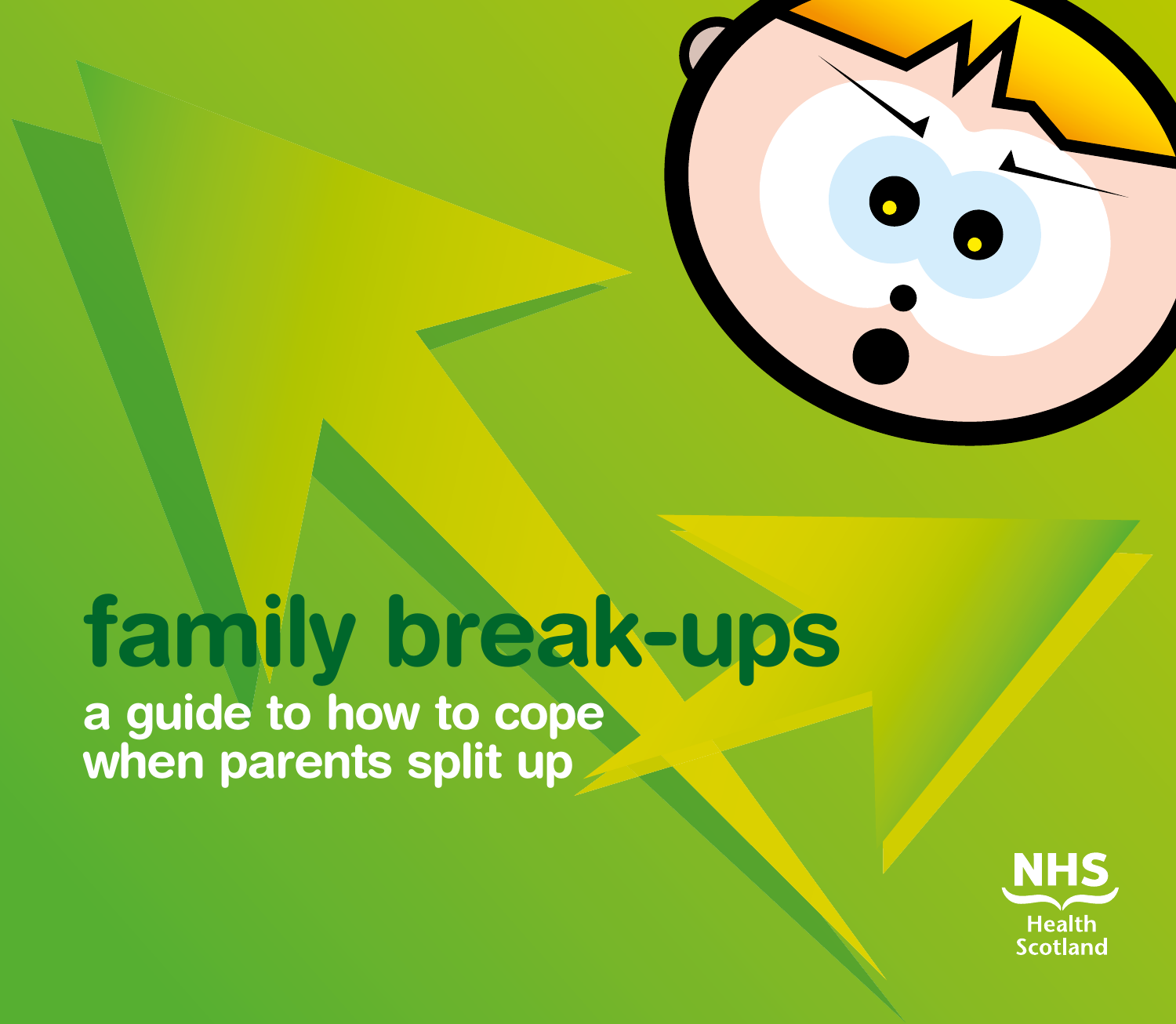# **Worried your parents are splitting up? Parents already living apart?**

**Then this leaflet is for you.**

## **First off . . . Just because they're arguing doesn't mean they're splitting up.**

# **Secondly, even if they are breaking up . . .**

**It's not your fault. Nothing you've done has caused this to happen – no, really, we mean it!**

# **And lastly . . . You're not alone.**

**Lots of people have parents who have separated.**

**At the back, there are details of places where you can get help and more information if you feel you need it.**



**You might find these other leaflets handy too:**

**r u worried? – coping with worry r u sad? – coping with sadness**

**Ask a teacher about them or look in your school library.**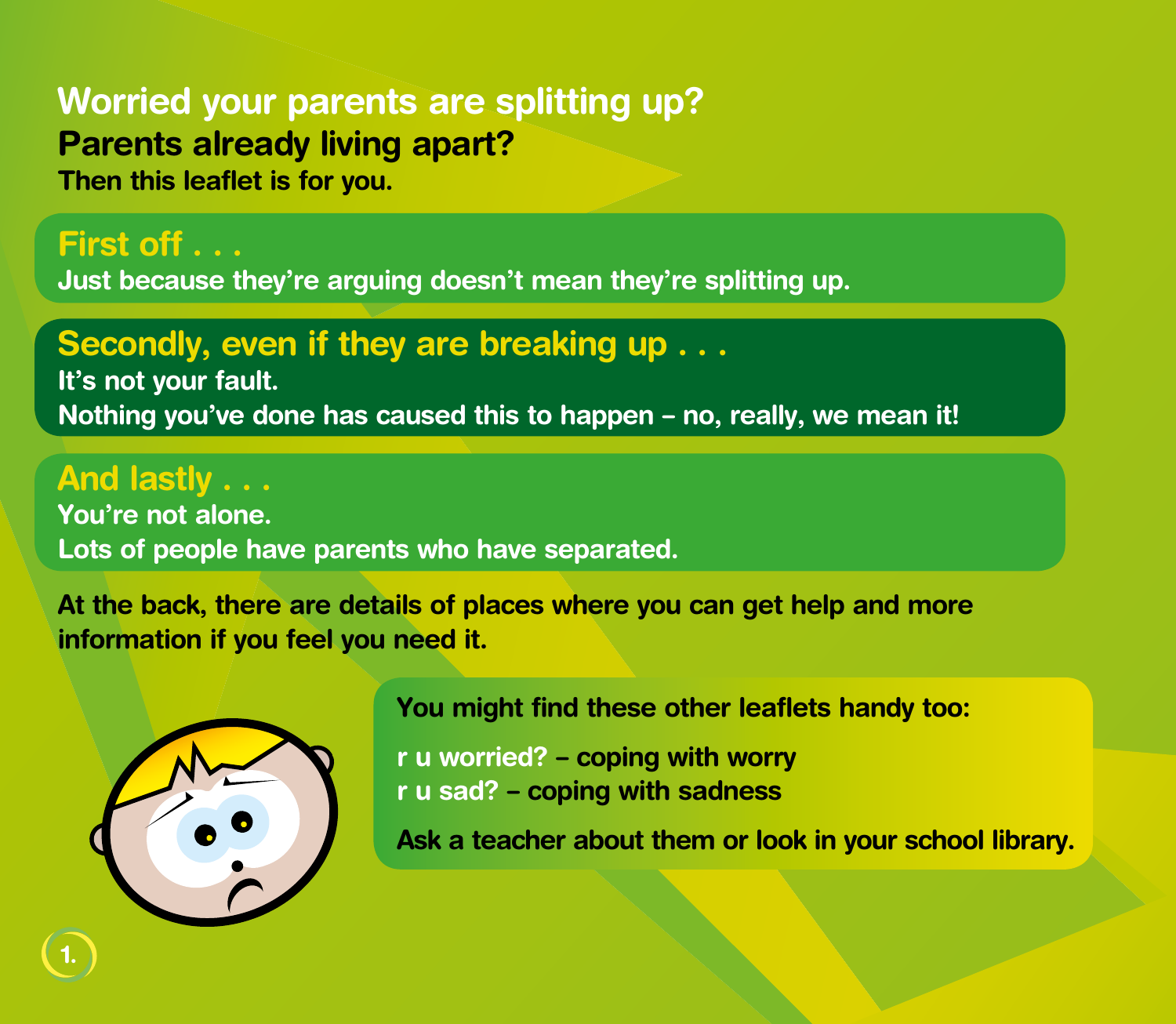# **Why are they splitting up?**

### **There can be many reasons. They might:**

- **want to be with someone else**
- <sup>l</sup> **not agree about important stuff**
- $\bullet$  want different things
- $\bullet$  not be able to get along any more.



**Like anything else, relationships can break. Usually, it's because one person (or both) is unhappy and believes they need to be apart for things to get better.**

### **It's not your fault.**

**Nothing you've done or haven't done has caused this to happen.**

**Why are they acting so weird? Ending a relationship is very stressful. Your parents might:**

- <sup>l</sup> **not talk to each other**
- **arque and shout lots**
- **e** get cross with you more
- **e** get upset easily.

#### **Arguments**

**Arguing lots doesn't always mean they're splitting up. If you're worried, talk about it with mum or dad, another family member, a friend or a teacher.**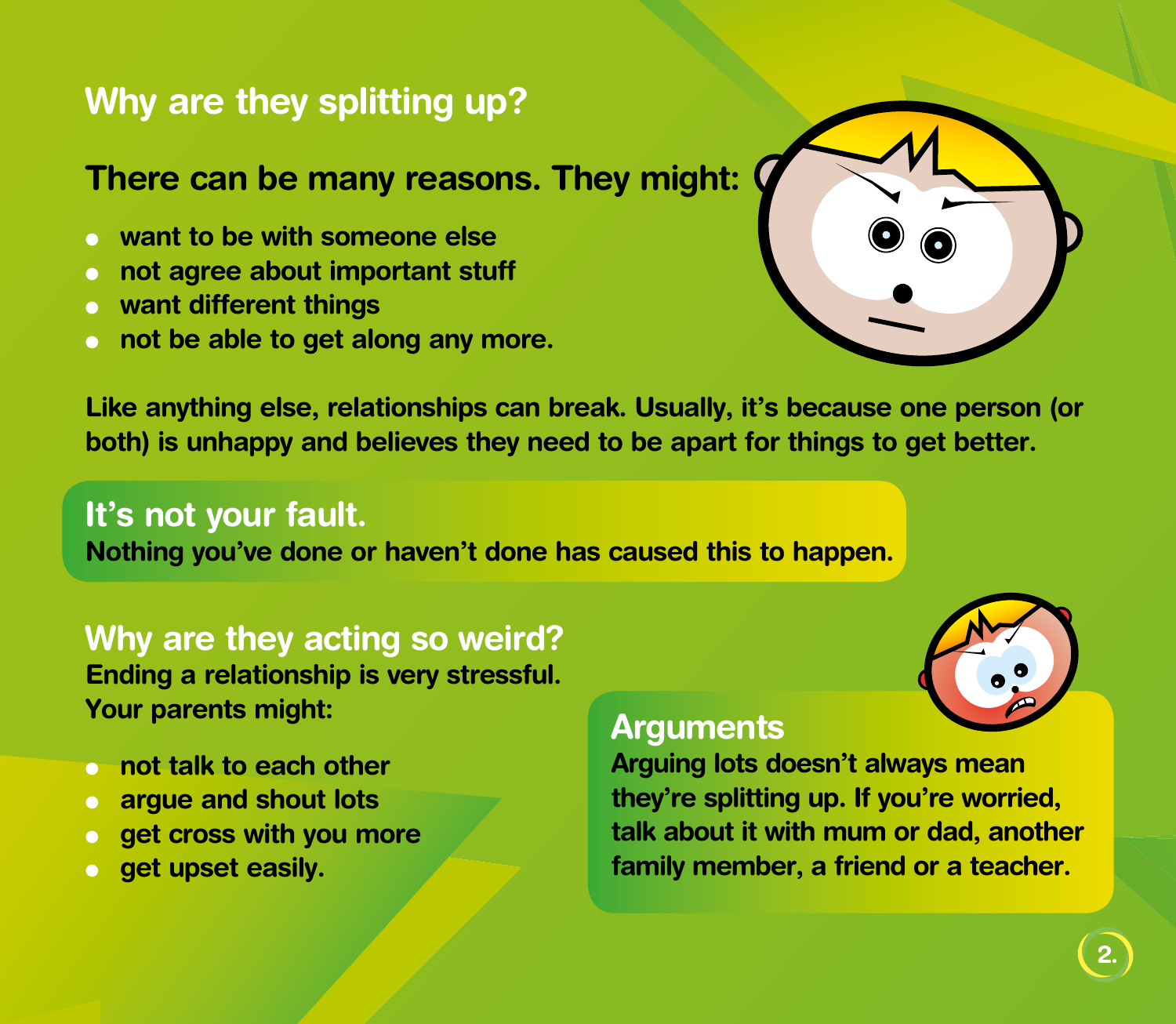# **What will happen to me?**

**Your parents will probably arrange for you to stay with one of them most of the time. You might hear them argue about this –** it doesn't mean they don't love you.

**They might also arrange times for you to be with the parent you don't live with.**

#### **Speak up**

**It's hard to choose but let them know if you'd rather stay with one of them.**



# **Piggy-in-the-middle Kids often feel 'stuck in the middle'.**

- <sup>l</sup> **Don't let them use you as a go-between**
	- **it's not fair on you.**
- <sup>l</sup> **Don't try to do the talking for them**
	- **they need to work it out between themselves.**
- **Do let them know how you feel** 
	- **it'll help them make their decisions.**

**They might say bad things to you about the other parent. Not fair! Tell them not to if you find it upsetting.**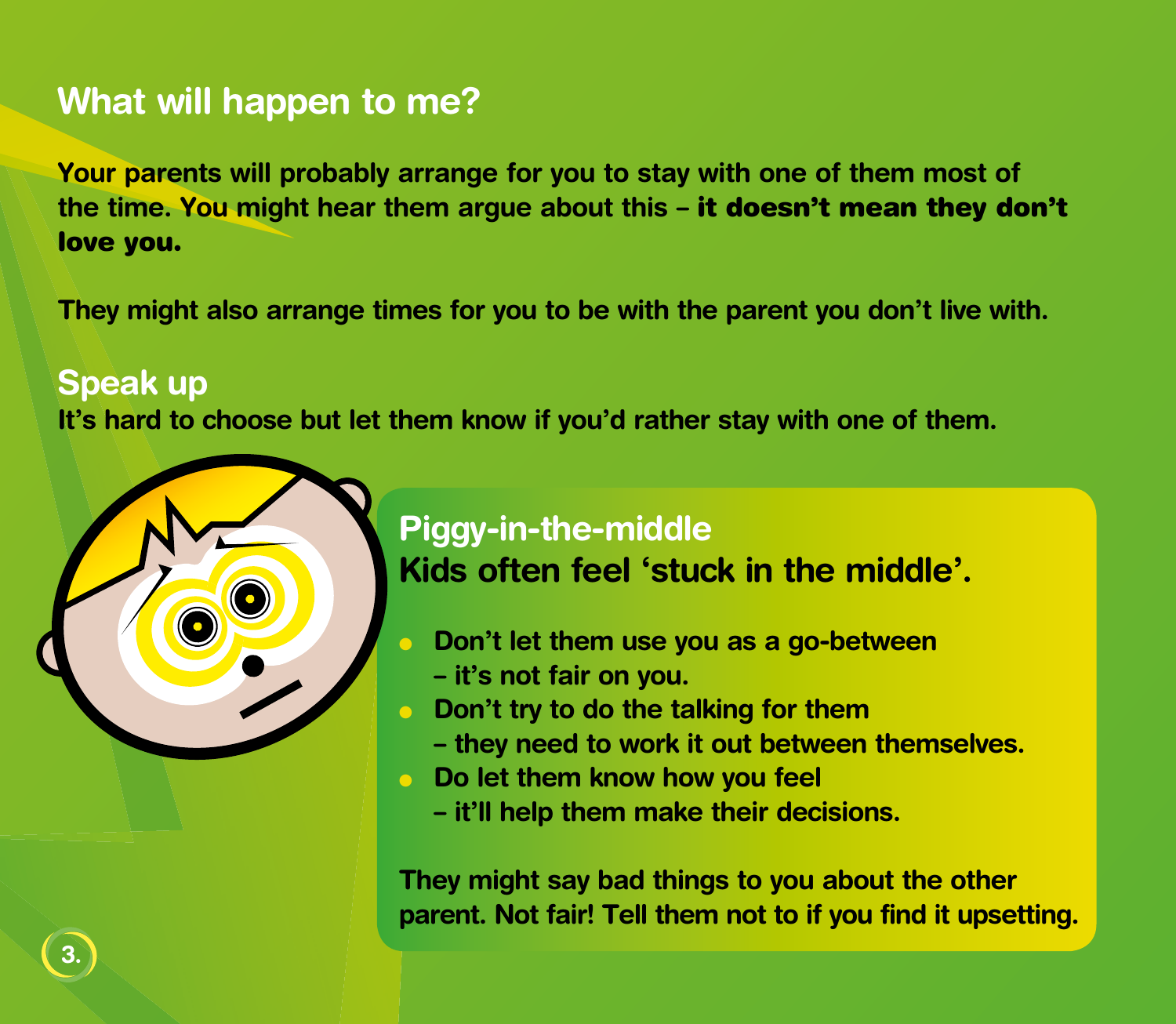# **Feelings**

**Family break-ups cause powerful feelings. You might feel:**

- 
- **angry angle in the upset leader of numb**
- **l** confused **leads and l confused and saddle and saddle and a saddle and a saddle and a saddle and a worried.** 
	-

### **Relief**

**If there's been lots of unhappiness, you might feel relieved.**

### **I feel nothing**

**You might feel nothing at first. This is normal too but don't get a fright if everything comes in a rush later.**

# **Make a wish …?**

**Children often wish that their parents would get back together.** 

Wishing won't make this happen. **If it does, it'll be their decision.**

# **Dealing with major changes affects our bodies and minds.**

# **Don't be surprised if you:**

- **c** can't sleep properly
- **can't concentrate at school**
- **e** get hungry more
- <sup>l</sup> **go off your food**
- <sup>l</sup> **get bad-tempered**
- **c** have aches and pains
- **e** want to cry lots.

**These are symptoms of** stress**. When we're stressed we need to look after ourselves.**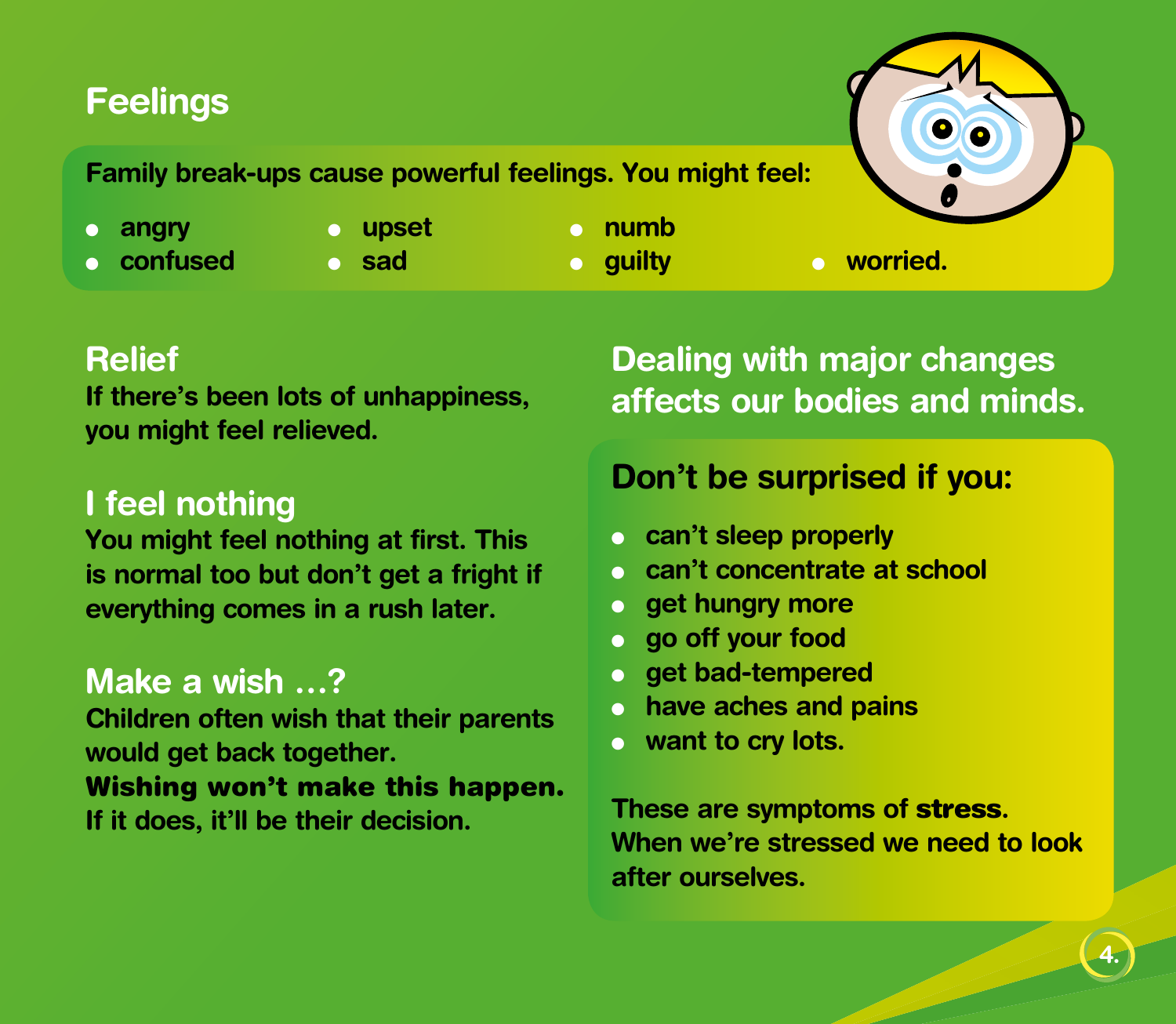# **Looking after yourself**

**Listening to arguments, worrying about what'll happen – it's easy to forget**  yourself **in all the confusion.**

#### **Chill**

**Do stuff you enjoy and that relaxes you. Exercise is a great way of beating worries – take a walk, go swimming or have a kickabout down the park.**

#### **Take a break**

**The atmosphere at home is probably a bit rotten. Can you stay at a friend's house or with another family member for a couple of nights? You still need to clear this with your folks.**

#### **Express yourself**

**It's important to work through your feelings. Why not:**

- <sup>l</sup> **talk with a friend or trusted adult**
- **lackached a diary**
- **o** write a song or rap
- <sup>l</sup> **make a picture.**



**Let school know what's happening at home – they can help if you're getting behind.**

**Call Childline any time for help, support or just to talk to someone: 0800 1111**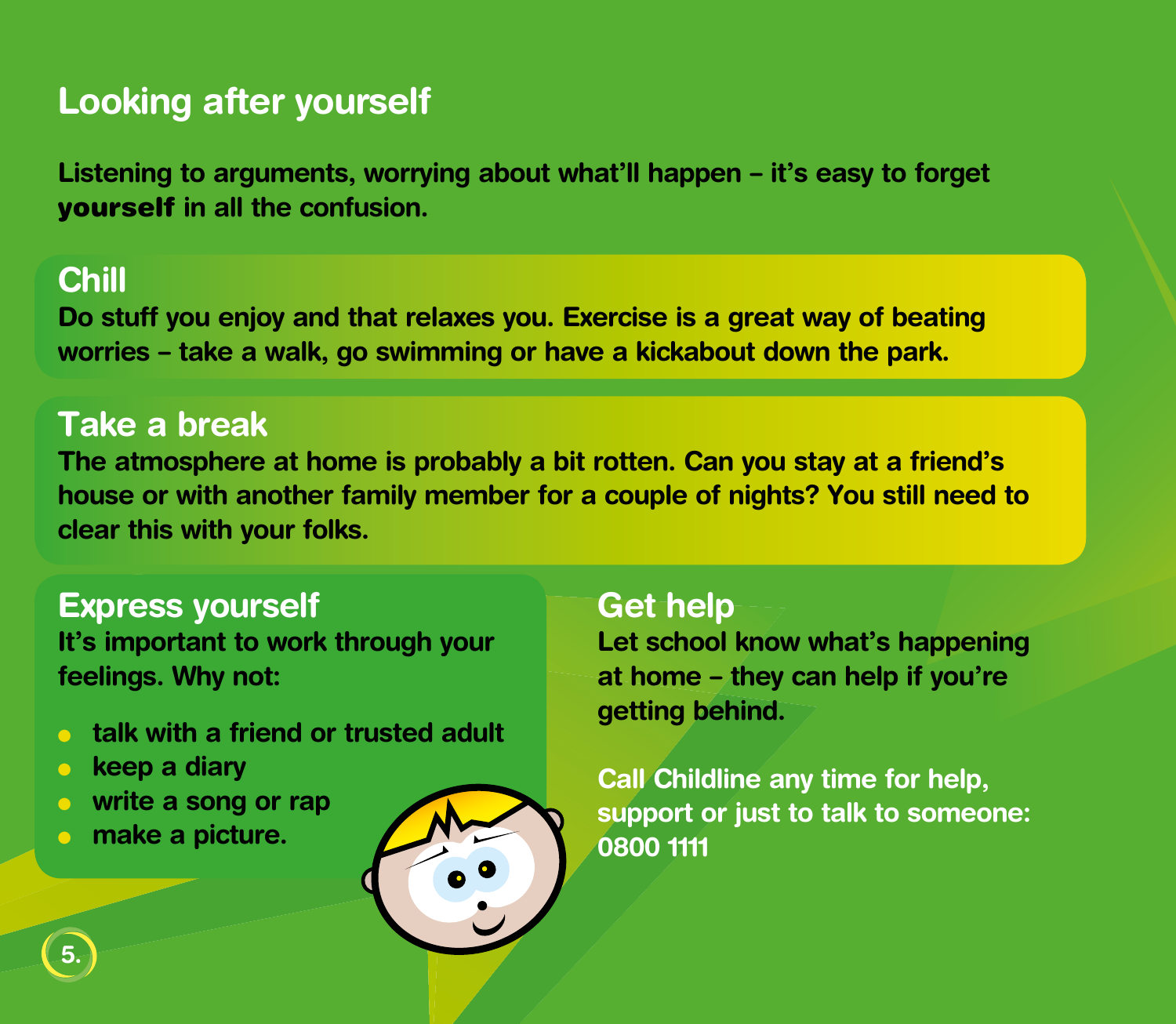# **What if they meet someone new?**

**Your mum and dad might meet someone new – maybe they already have.** 

- **It's not a competition your mum/dad still love you, their love for you is a different kind of love.**
- **lacks** Feeling weird at first is normal, **getting used to new people takes time.**
- **It doesn't mean they'll get married, it can take time for mums and dads to get over a divorce.**
- **lackson** Give them a chance.
	- **New people to know can mean new friends**
	- They're probably feeling weird about you too.



**What if I have to deal with a new family? Your two families might live together. This can be hard at first but remember:**

- **execution exame boat** everyone's in the same boat
- **it gets easier.**

**For information and support if you're living in a step-family visit www.thespark.org.uk**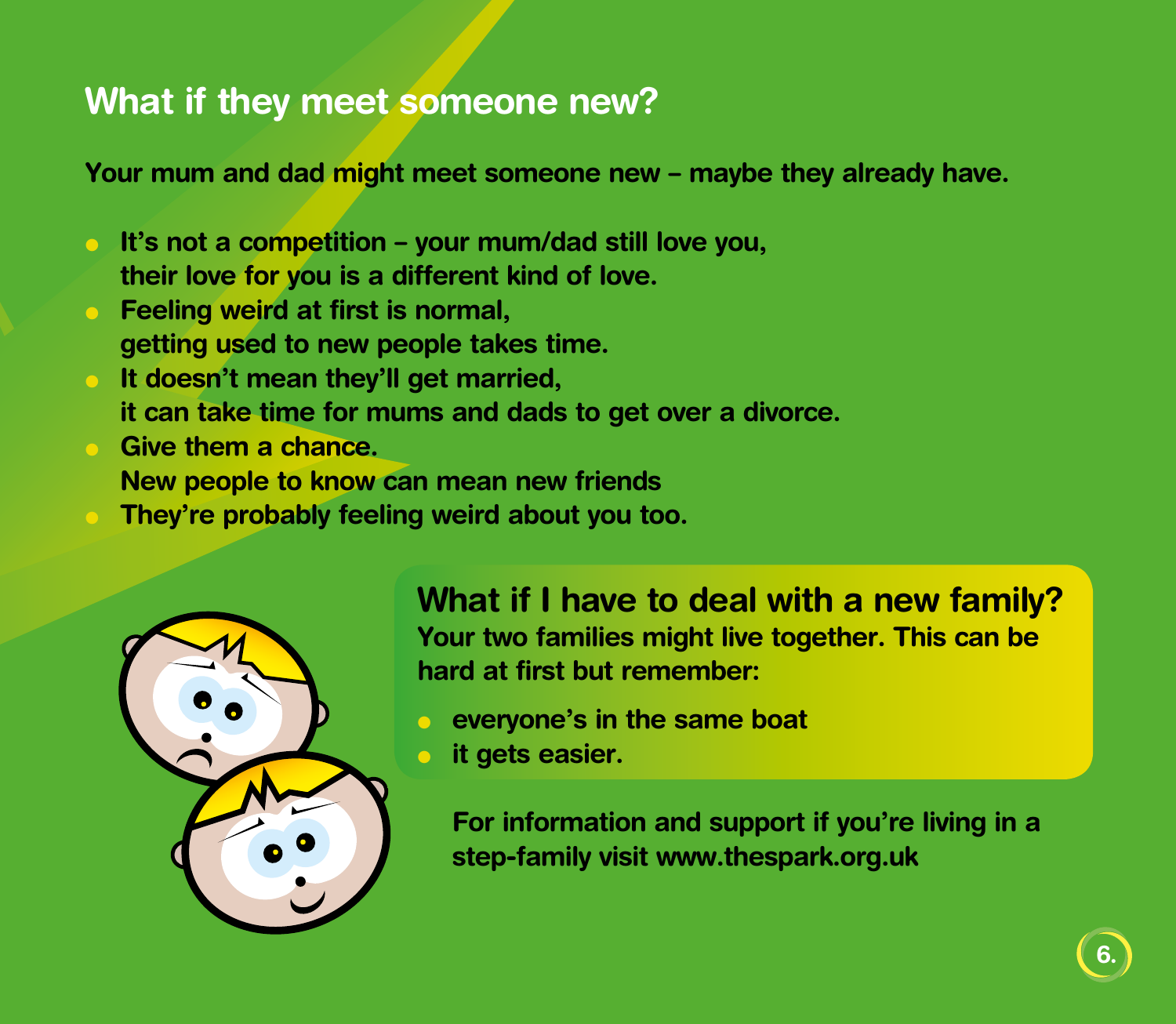# **Changes**

### **What about rules?**

**You'll have to stick to the rules of the parent or step-parent you're with, when you're with them. If they're so different you can't cope, let the adults know. Don't get shouty about it though – it won't help.**

## **Should I tell my friends?**

**Don't worry about this. You know people with divorced parents, right? You don't think less of them so why should anyone think less of you? Even if they do, that's their problem.**



**7.**

# **What if I miss them?**

**You might not see as much of one or both your parents. It's natural to miss them and the things they did for you.**

**e** Keep in touch

**Send letters, postcards, emails, texts or pick up the phone.**

- **.** Keep them posted **Let them know what you're up to.**
- **Think up new routines It helps fill the gaps left by the things they used to do with you.**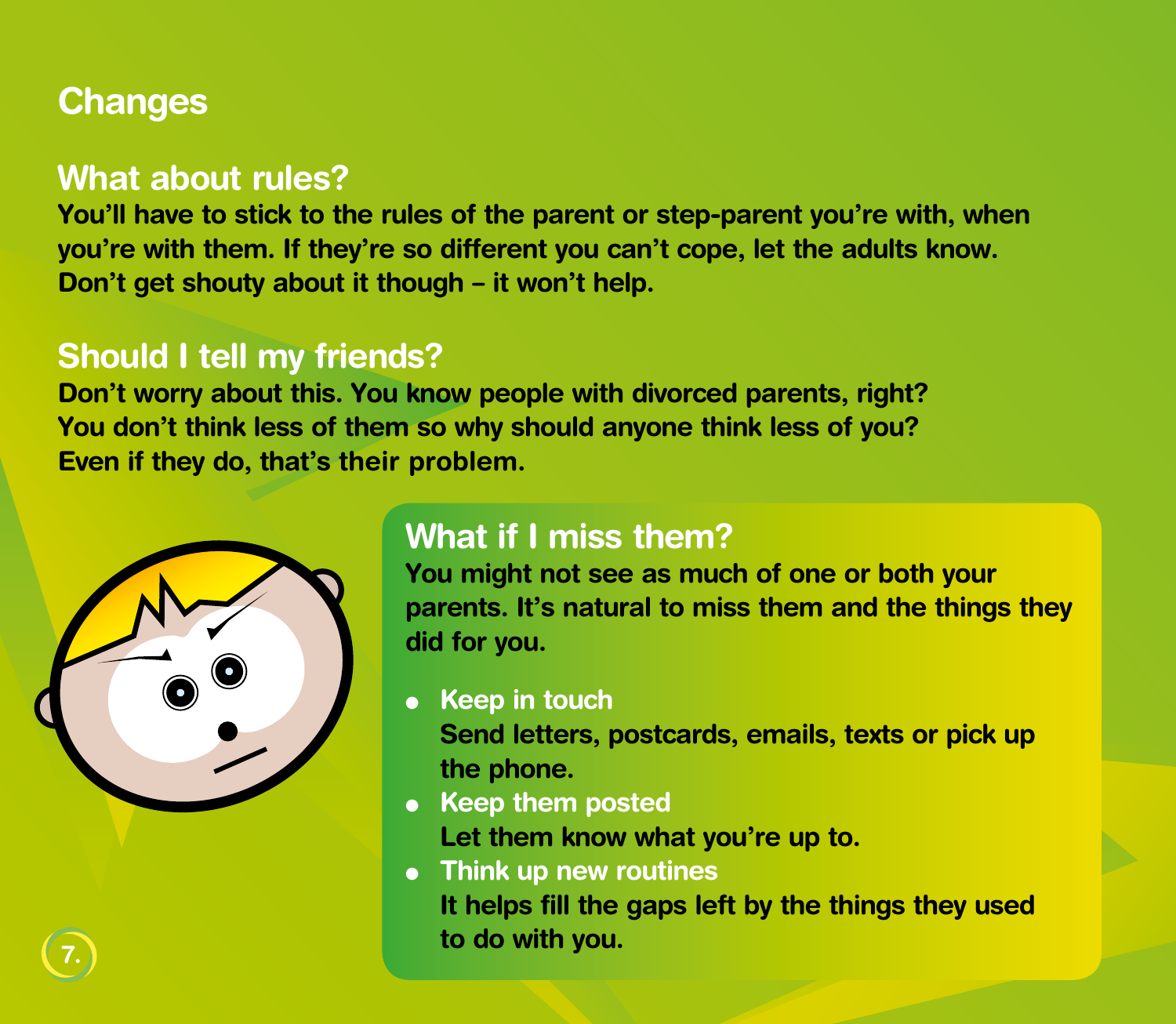# **Some words**

### **Separated**

**When parents have decided not to live together any more.**

### **Divorced**

**When a married couple have gone through a legal process to end their marriage. They'll have to decide on:**

- **e** residency where you'll live
- where you'll go to school
- $\bullet$  who you'll live with
- **c** money matters
- <sup>l</sup> **contact how and when you'll see the parent you don't live with.**

### **Mediators**

**Sometimes, a mediator will help parents sort through all the decisions they need to make when they separate or divorce.**

## **Moving on**

- **o** They still love you even if **they don't want to be together.**
- **They're still both responsible for you.**
- <sup>l</sup> **You're not alone lots of people go through this.**





**Dealing with big changes is hard at first but learning to deal with change makes us stronger for the future.**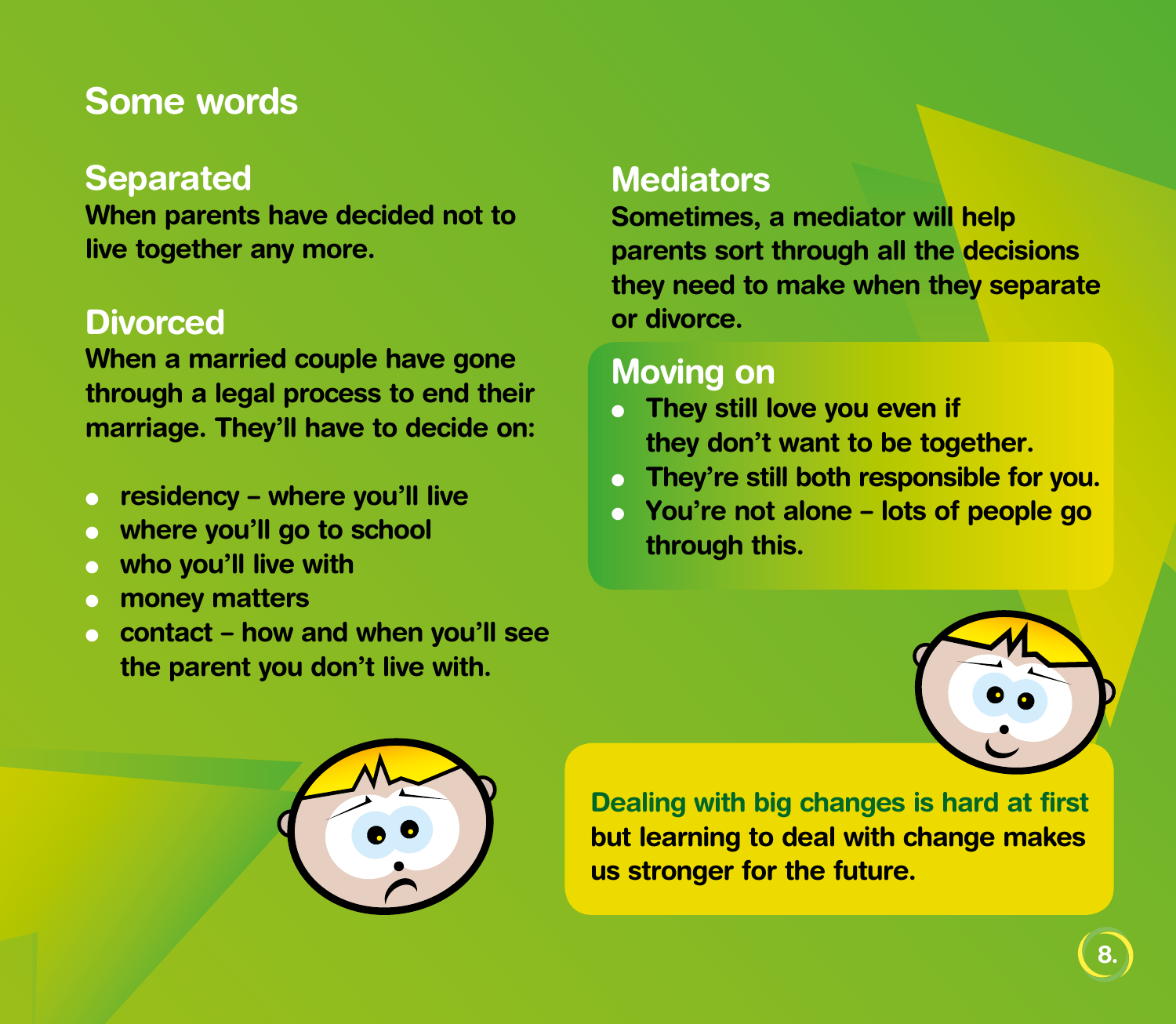# **Help**

#### **Emergencies**

**Call the police on 999. Ask for a 'child protection police officer' if you're worried about abuse.**

#### **Carers Trust**

**Support for people caring for a relative who is unwell or in need of care. https://carers.org**

# **Childline**

**Freephone 0800 1111 – any time – call for advice, information and support on any worry or see [www.childline.org.uk](http://www.childline.org.uk) for other services.**

# **Hope Again**

**Support and advice for anyone coping with the loss of a friend or relative. Get in touch for details of a group near you. Call 0808 808 1677 or email [hopeagain@cruse.org.uk](mailto:hopeagain%40cruse.org.uk?subject=)**



#### **Family Lives**

**Freephone 0800 028 22 33 – information, support and advice for parents.**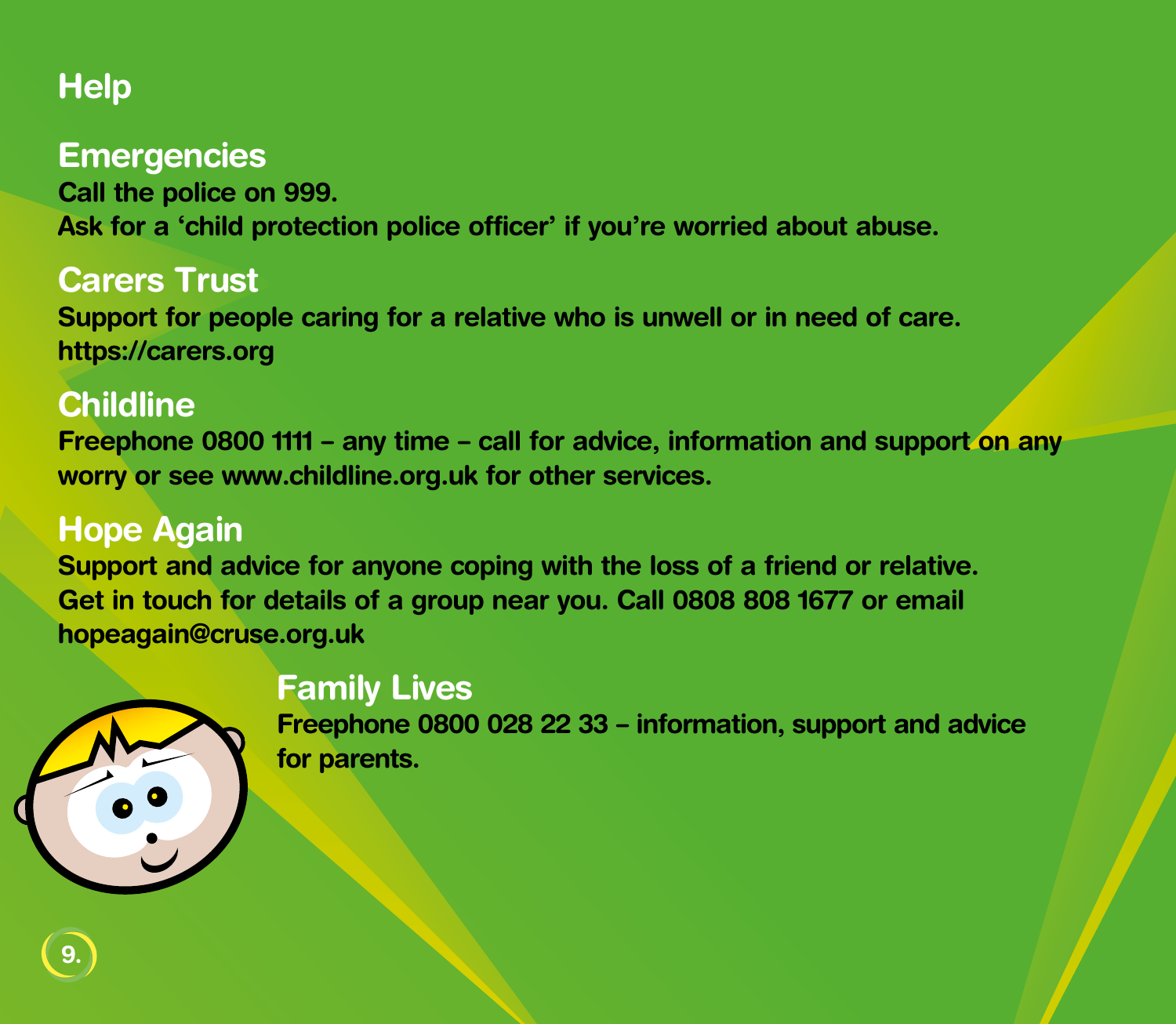# **Help**



**www.whocaresscotland.org Advice, information, advocacy and local support for young people living in care or who have been in care. Telephone: 0141 226 4441**

**www.childline.org.uk Childline website – fact sheets, links, email help, problem pages and more**

**www.bullying.co.uk Information and advice on bullying**

**http://respectme.org.uk Information, advice and links on bullying**

**http://hopeagain.org.uk Information and advice if someone close to you has died, message boards and email support**

**Surf safe! Never give out your real name, telephone number or address online. Visit www.thinkuknow.co.uk for information on using the internet safely.**

**NHS Health Scotland cannot guarantee the quality of information on websites run by other organisations.**